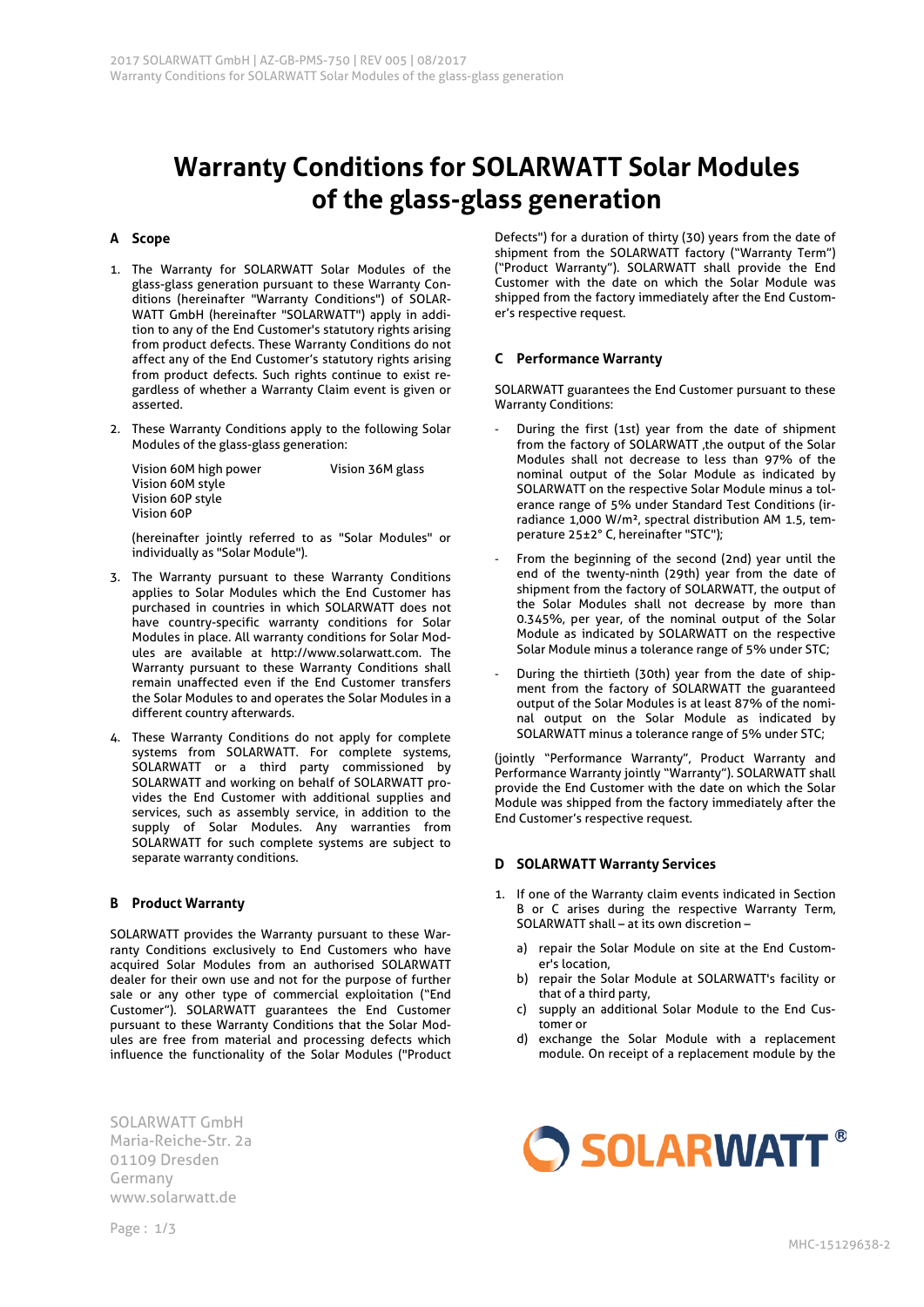End Customer, the ownership of the original Solar Module is transferred to SOLARWATT. For replacement modules, the remaining Warranty Term of the relevant Solar Module applies exclusively.

Insofar as the Solar Module originally supplied by SOLARWATT was not or is no longer manufactured in serial production, an equivalent module shall be supplied as replacement or additional module.

- 2. If SOLARWATT repairs the Solar Module at SOLARWATT's or a third party's facility pursuant to Section D.1. or supplies an equivalent replacement module pursuant to Section D.1, SOLARWATT will engage a carrier who will collect the affected Solar Module from the End Customer's location.
- 3. The Warranty pursuant to these Warranty Conditions covers the transport costs for the shipment of the affected Solar Module, a replacement or additional module as well as material and labor costs (personnel costs for repairs) for the Warranty service. SOLARWATT grants to the End Customer a flat rate payment of € 150.00 per system (i.e. photovoltaic system with a single grid connection) and Warranty claim event, plus € 25.00 for each affected Solar Module for the costs of the dismounting of the affected Solar Module and the installation of the replacement or additional modules in total; any further costs shall be borne solely by the End Customer. Costs for measurements and for assessments by qualified experts (e.g. if SOLARWATT rejects a Warranty claim event or if the End Customer cannot conduct such measurements personally) must be coordinated and aligned with SOLARWATT before the End Customer incurs such costs, otherwise these costs will not be covered by SOLARWATT.
- 4. If the End Customer asserts a Warranty claim under these Warranty Conditions and it turns out that there is no valid Warranty claim event, SOLARWATT reserves the right to invoice the End Customer for any costs incurred for the provided Warranty services, provided that the End Customer knew or gross negligently did not know that no valid Warranty claim event was given.
- 5. If a Warranty service of SOLARWATT is unsuccessful, SOLARWATT is entitled to repeat the same form of Warranty service or to provide a different service, unless this is unreasonable for the End Customer.

# **E Exclusion of the Warranties**

- 1. The Warranty does not extend to Solar Modules that are impaired, damaged or destroyed as a result of
	- a) being improperly stored or transported by the End Customer or a third party,
	- b) not being installed or, if applicable, uninstalled or reinstalled, in accordance with the SOLARWATT assembly manual and the recognized good engineering practices,

SOLARWATT GmbH Maria-Reiche-Str. 2a 01109 Dresden Germany www.solarwatt.de

- c) being operated in a manner inconsistent with the intended purpose and especially the instructions for operation in the assembly manual,
- d) not being maintained properly, in particular not in accordance with the maintenance instructions in the assembly manual,
- e) being improperly modified by the End Customer or a third party or being otherwise improperly manipulated, or
- f) of force majeure (in particular lightning, fire or natural disaster). The insurance performance pursuant to the SOLARWATT Full Coverage remains unaffected in this respect.
- 2. Insignificant changes or changes in appearance, in particular bleaching and discoloration of cells shall not constitute a Warranty claim event pursuant to the Product Warranty pursuant to Section B. The Performance Warranty pursuant to Section C remains unaffected.
- 3. The Warranty is furthermore excluded if the End Customer manipulates or removes the serial number or type plate of the Solar Module.
- 4. The End Customer bears the burden of proof that the Warranty has not been excluded due to the aforementioned reasons. This does not apply to circumstances which lie within SOLARWATT's sphere of responsibility or that of SOLARWATT's vicarious agents.
- 5. The End Customer's Warranty claim is not valid if the notification period set forth in Section G.3 is exceeded unless the End Customer has not culpably exceeded this notification period.

# **F Transfer to a new owner**

If the End Customer sells and transfers the title to the Solar Module on, this warranty is transferred to the new owner of the Solar Module to the extent of the remaining Warranty Term. The respective new owner is then considered the End Customer for the purposes of these Warranty Conditions. In this event, this Warranty expires for the prior End Customer.

#### **G Provisions on the assertion of Warranty claims**

1. Warranty claims have to be asserted in written form and by submitting a copy of the original delivery note or the original invoice issued by the SOLARWATT product dealer, or other proof of purchase. For this purpose, the End Customer shall use the claim form for End Customers, available at www.solarwatt.com.

Further documentation (e.g. photos or records) shall be provided to SOLARWATT upon request from SOLARWATT.

2. The existence of a Warranty claim event due to the spontaneous breakage of the glass without any external influences or due to a reduced output of a Solar Module must be verified by an expert appraisal performed by